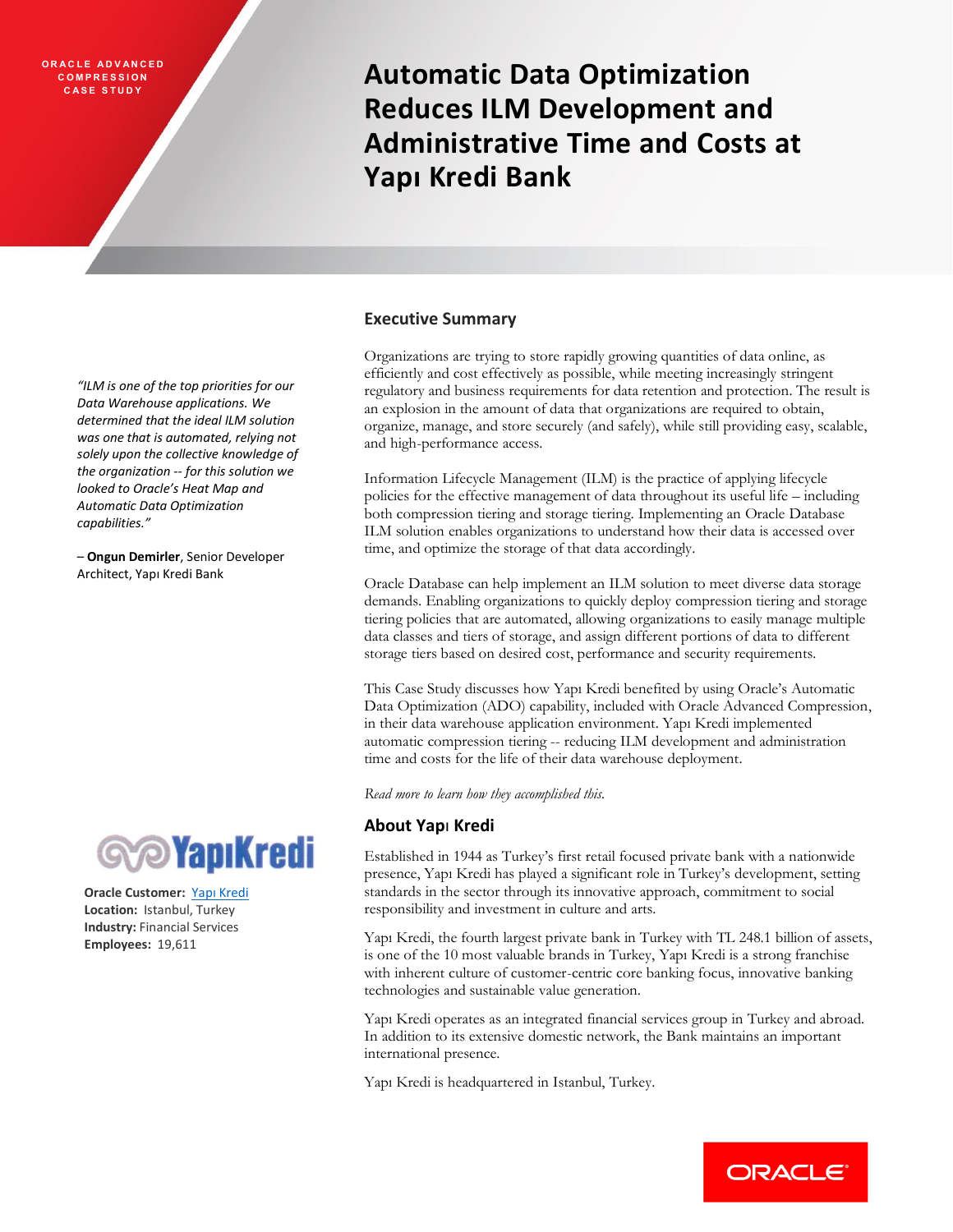#### **ENVIRONMENT**

- Exadata X5-2 w/ RAC
- Oracle Linux 6.x
- Oracle Database Enterprise Edition 12*c*
- Hybrid Columnar Compression
- Advanced Compression, Data Partitioning, Data Guard and Database In-Memory

#### **KEY TAKEAWAYS**

- 100 TB Data Warehouse database
- Implemented ADO to help control and govern their data based on the actual usage of that data
- Utilized Hybrid Columnar Compression to achieve the highest compression ratios with their data
- Choose database enforced ADO policies to avoid cost and time of custom ILM solution
- Developer and DBA teams participate together to define ADO policy rules

*"Heat Map and Automatic Data Optimization clearly met our expectations. It enables us at Yapı Kredi to save development and administration time and costs for the life of the deployment. A win all around for us!"* 

– **Oktay Elmas**, Senior Database Administrator, Yapı Kredi Bank

## **Understanding Their Data Usage**

Like many organizations, Yapı Kredi saw that 90% of the data (approximately 90TB) managed by Oracle Database was data warehouse data, leaving the remainder of the data, approximately 10TB, being OLTP data which was being actively modified.

Yapı Kredi's DBA's recognized that as their data become less active, moving from highly active OLTP data to less active, query-mostly data warehouse data it was possible to use different types of Oracle compression to suit different access patterns. For example, historic/archive data could be compressed to a greater level than OLTP data, significantly reducing storage requirements at the cost of slight additional CPU overhead.

But how could their DBA's identify which tables/partitions, across the database, are best suited for compression, and which type of compression? To do so requires that DBA's have the ability to easily determine which of their tables/partitions are "hot" (the most active data) and which have "cooled" (less active historic/archive/reporting data).

Their DBA's worried that implementing compression tiering could be very complex and painful if they tried to implement it using in-house applications or manual methods. They feared that they wouldn't get healthy information from business users to determine table usage for archiving or deleting critical data and likewise didn't want to rely solely upon the collective knowledge of the organization, especially given owners of that knowledge could change positions or leave the organization.

But implementing an ILM solution, for their existing DW applications where data was to be compressed at greater levels as that data aged, was one of the top priorities for Yapı Kredi.

## **Automating Data Usage Tracking**

Not wanting to invest the time and cost to create a custom compression teiring solution, Yapı Kredi instead identified Oracle's Automatic Data Optimization and Heat Map features as possible solutions.

Yapı Kredi's DBA's knew that to ensure their database compression tiering was efficient as possible they had to know the current usage levels for possibly hundreds, or thousands, of tables and partitions. It was crucial that the they know where each table and/or partition was in terms of its usage, was the table/partition still being actively modified, or had it cooled down and was primarily historic/archive data now?

Yapı Kredi began their compression tiering development by enabling Heat Map. Heat Map is a feature of Advanced Compression, with Oracle Database, that automatically tracks usage information at the row and segment levels. Data modification times are tracked at the row level and aggregated to the block level, and modification times, full table scan times and index lookup times are tracked at the segment level.

Once enabled, Heat Map automatically, and transparently, began tracking the usage of all the tables and partitions in the database, no longer having to rely upon users' estimates of usage levels, Heat Map instead provided Yapı Kredi DBA's a detailed view of how their data is being accessed, and how those access patterns are changing over time.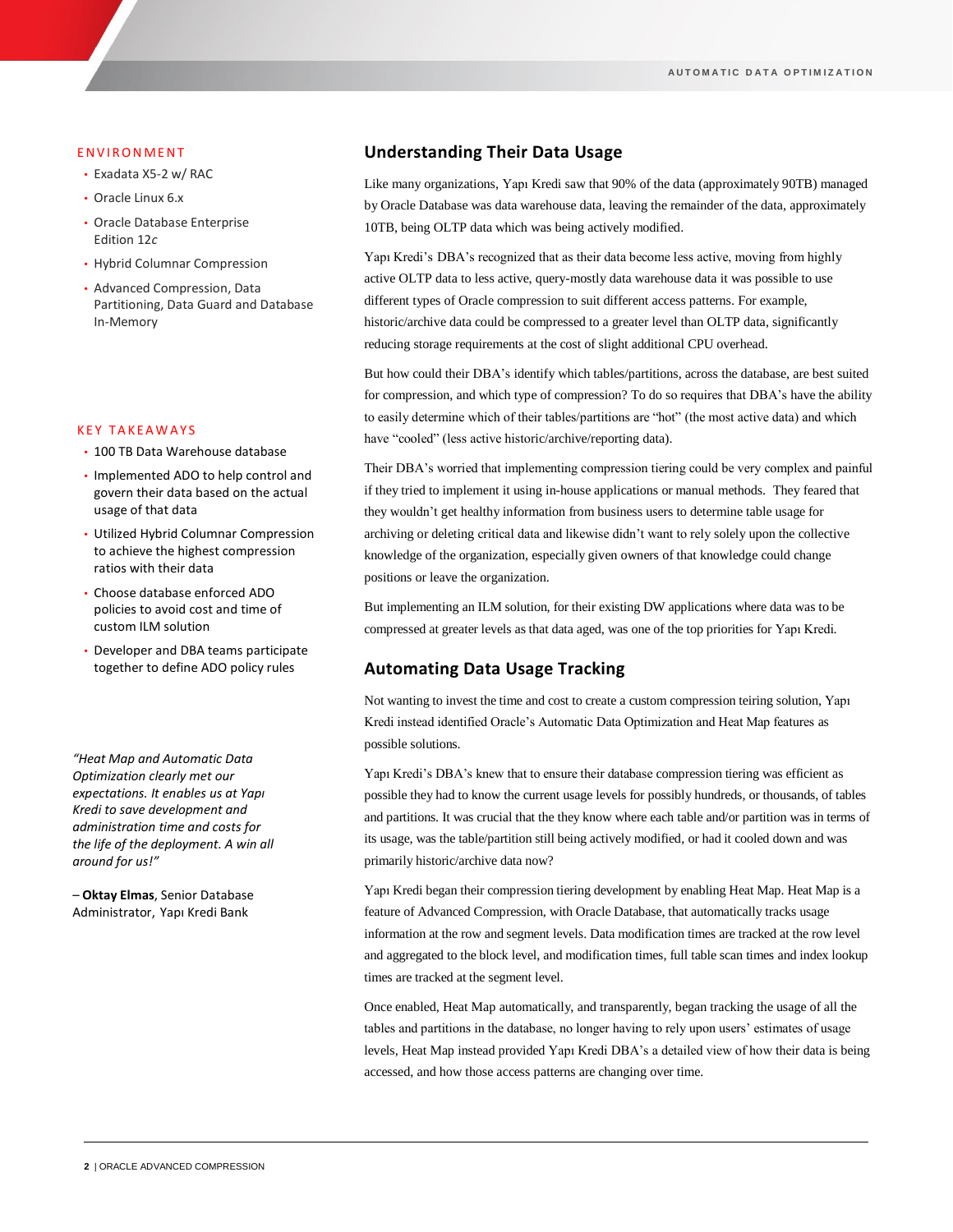### **A D V A N C E D C O M P R E S S I O N FEATURES USED**

- Advanced Row Compression
- Automatic Data Optimization
- Heat Map

### **BEST PRACTICE:**

Oracle's free Compression Advisor to use a very useful tool for estimating compression ratios, information about advisor is available on OTN at: http://www.oracle.com/technet work/database/options/compres sion/downloads/index.html

It should be noted that since Heat Map is tracking actual usage levels and patterns Yapı Kredi realized that patience was needed, as it took some time (typically days or weeks) initially before enough activity occurred for Heat Map to gather the information needed for their DBA's to understand the individual usage levels of their tables and partitions.

But once the usage information was gathered, Yapı Kredi's DBA's could define the optimal compression tiering policies, using Automatic Data Optimization, that the database automatically enforces to ensure that as their data warehouse data aged, the coldest data is compressed to the highest compression ratio possible,

# **Automating Compression Tiering**

Automatic Data Optimization policies are specified at the segment or row level for tables and table partitions. Oracle Database periodically evaluates ADO policies, and uses the information collected by Heat Map to determine which policies to execute. ADO policies specify what conditions (of data access as tracked by Heat Map) will initiate an ADO operation – conditions such as *no access*, or *no modification* or *creation time* – and when the policy will take effect – for example, after "n" days or months or years. Organizations can create custom ADO conditions based upon their specific business rules.

Yapı Kredi's ADO policy rules, for compression tiering, are determined by considering both the business need of the data and the actual usage information tracked by Heat Map. Developer and DBA teams participate in order to define the ADO policy rules.

Below is an example of the types of compression policies created by Yapı Kredi.

- Tables that is accessed for update/insert/delete operations in 90 days contains "Hot Data" and these tables are kept uncompressed
- As an exception for above rule, Tables that are accessed for only bulk operations will be compressed for "HCC Query High"
- Tables that are not accessed in 90 days contain "Warm Data" and they will be compressed for "HCC Query High"
- Tables that are not accessed for write operations in 180 days contain "Mild Data" and they will be compressed for "HCC Archive High"
- Tables that are not accessed for read/write operations over 365 days contain "Cold Data". These tables are typically archived and removed from the data warehouse.
- Read operations that come from Sandbox users (Power Users) should not be used to determine a tables overall usage and are excluded from Heat Map.

In this example the DBA's created their ADO compression tiering policies and Oracle Database, using Heat Map, automatically evaluated the ADO policies to determine when the table was eligible to be moved to a higher compression level and then implemented the specified compression automatically, with no additional burden placed on database administrators or storage management staff. Although this example uses a table, data partitioning could also have been used and all the ADO policies specified could have been enforced at the partition-level.

While this example focused on Hybrid Columnar Compression, Oracle's suggested "best practice" includes compressing using both Advanced Row Compression (for OLTP data) and Hybrid Columnar Compression (for query-mostly data). While compression tiering best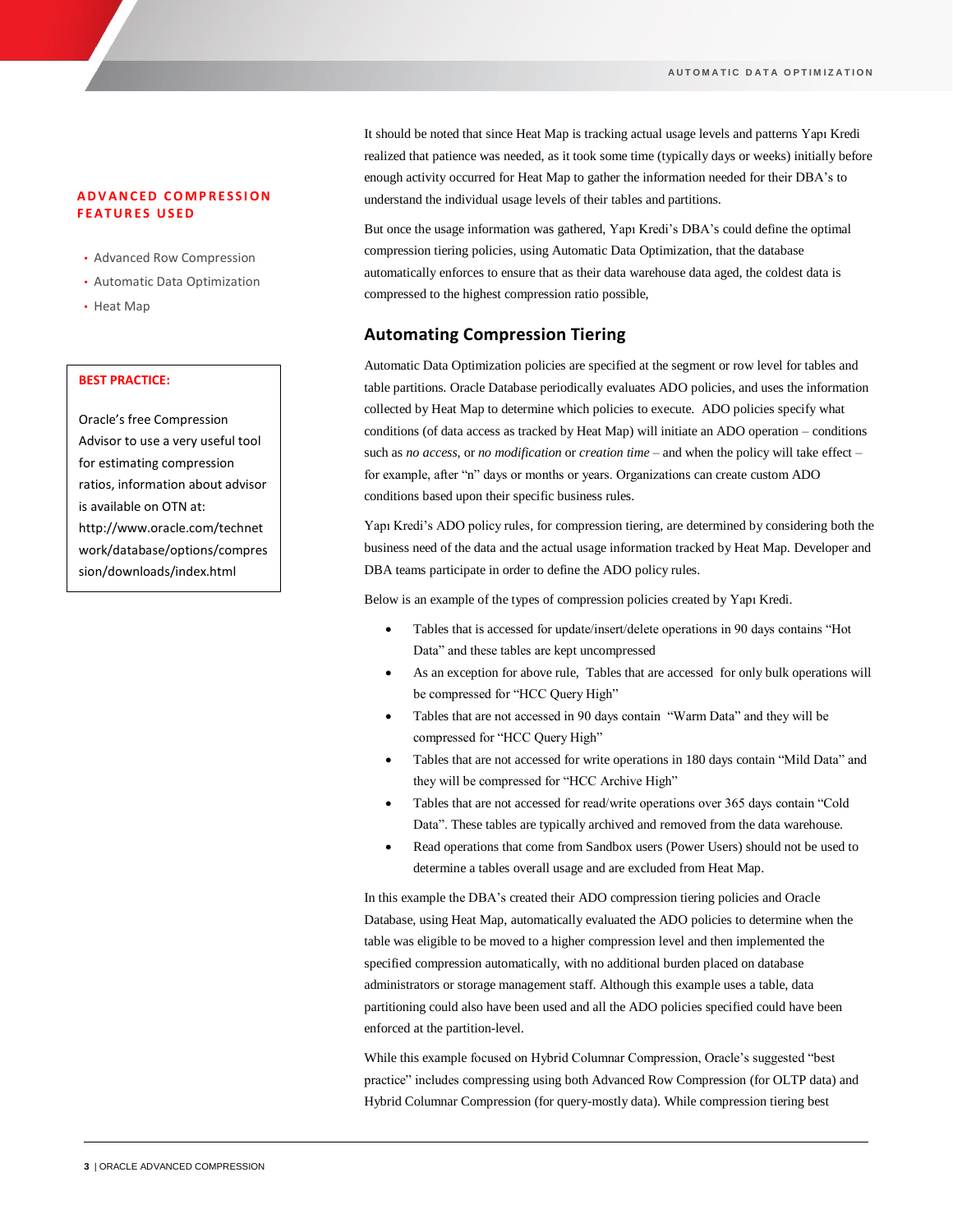practice does include the use of HCC, if an organization does not have access to HCC, then they would use only Advanced Row Compression in their ADO policies.

## **Database Enforced ILM Reduces Costs**

While storage footprint and cost reduction are often cited as a key reasons for deploying ADObased compression tiering, for Yapı Kredi it wasn't their most critical concern during the time they were evaluating ADO. Their DBA's already recognized that keeping data compressed is the best way to access data fast alongside significant storage savings, but for Yapı Kredi the other benefits of automating ILM took precedence.

ILM was identified by their organization and a key goal, but prior to ADO, when organizations wanted to implement an ILM strategy they would have typically leveraged Advanced Compression and Data Partitioning to create a manual database compression and storage tiering solution – a solution which required organizations to have a fairly deep understanding of their data access and usage patterns, often across thousands of tables/partitions – or they created a custom solution.

What became very clear, to organizations considering implementing a manual database compression tiering and/or storage-tiering solution, was that the ideal ILM solution was one that is automated, relying not solely upon the collective knowledge of the organization, especially given that in some cases vital owners of that knowledge had long since changed positions or even left the organization.

This was the conclusion that Yapı Kredi arrived at as well. Their DBAs recognized that the data maintenance tasks associated with a manually implemented ILM solution would require serious time of DBAs, developers, and even the business users themselves. Knowing that if ADO worked as they expected they believed the organization would save development and administration time, and costs, for the life of the deployment.

Yapı Kredi choose to automate their ILM solution, using the usage information being automatically gathered and managed by Heat Map, and creating the ILM policies (enforced by ADO) to automate and transparently enforce database compression -- allowing them to better utilize the organizations existing storage, better manage their storage growth and help with database performance.

### **Conclusion**

Information Lifecycle Management enables organizations to understand how their data is accessed over time, and manage the data compression and storage tiering accordingly. However, most ILM solutions for databases lack two key capabilities – automatic classification of data and automatic data compression and movement across storage tiers.

The Heat Map and Automatic Data Optimization features of Advanced Compression with Oracle Database provide comprehensive and automated ILM capabilities that minimize costs while maximizing performance. In combination with its comprehensive compression features and capabilities, Oracle Database provides an ideal platform for implementing Information Lifecycle Management for all of your database data.